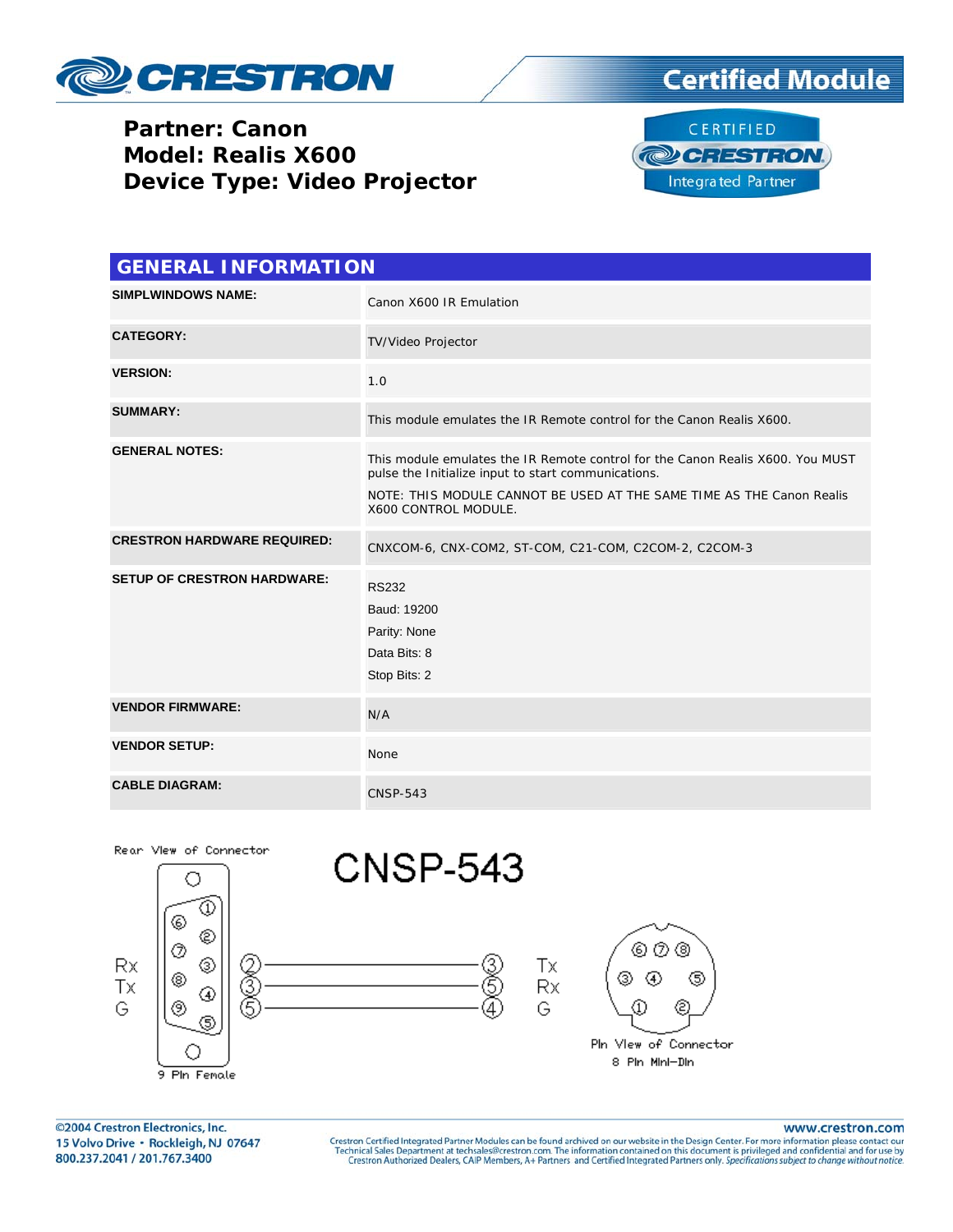

## **Partner: Canon Model: Realis X600 Device Type: Video Projector**

## **CONTROL:**

| Power              | D | Pulse to turn the projector on and off.       |
|--------------------|---|-----------------------------------------------|
| Auto_Set           | D | Pulse to start the auto set function.         |
| Image              | D | Pulse to activate the image function.         |
| <b>Input</b>       | D | Pulse to cycle through the inputs.            |
| Auto_PC            | D | Pulse to auto sync the PC input.              |
| <b>Focus</b>       | D | Pulse to select the focus function.           |
| Zoom               | D | Pulse to select the zoom function.            |
| Up/Down/Left/Right | D | Pulse to move through the menus.              |
| Ok                 | D | Pulse to select an item in the menus.         |
| <b>Keystone</b>    | D | Pulse to activate the keystone function.      |
| Menu               | D | Pulse to turn the menu on and off.            |
| <b>Spot</b>        | D | Pulse to activate the Spot function.          |
| <b>R-Click</b>     | D | Pulse to activate the right click function.   |
| Page_Up/Down       | D | Pulse to page up or down.                     |
| D-Zoom_Up/Down     | D | Pulse to adjust the digital zoom.             |
| No_Show            | D | Pulse to turn the picture mute on and off.    |
| Mute               | D | Pulse to turn the volume mute on and off.     |
| <b>Volume</b>      | D | Pulse to select the volume function.          |
| Freeze             | D | Pulse to turn the freeze function on and off. |
| <b>P-Timer</b>     | D | Pulse to activate the P-Timer function.       |
| Initialize         | D | Pulse to start communications.                |

CERTIFIED **@CRESTRON** Integrated Partner

©2004 Crestron Electronics, Inc. 15 Volvo Drive · Rockleigh, NJ 07647 800.237.2041 / 201.767.3400

www.crestron.com

Crestron Certified Integrated Partner Modules can be found archived on our website in the Design Center. For more information please contact our Technical Sales Department at techsales@crestron.com. The information contain